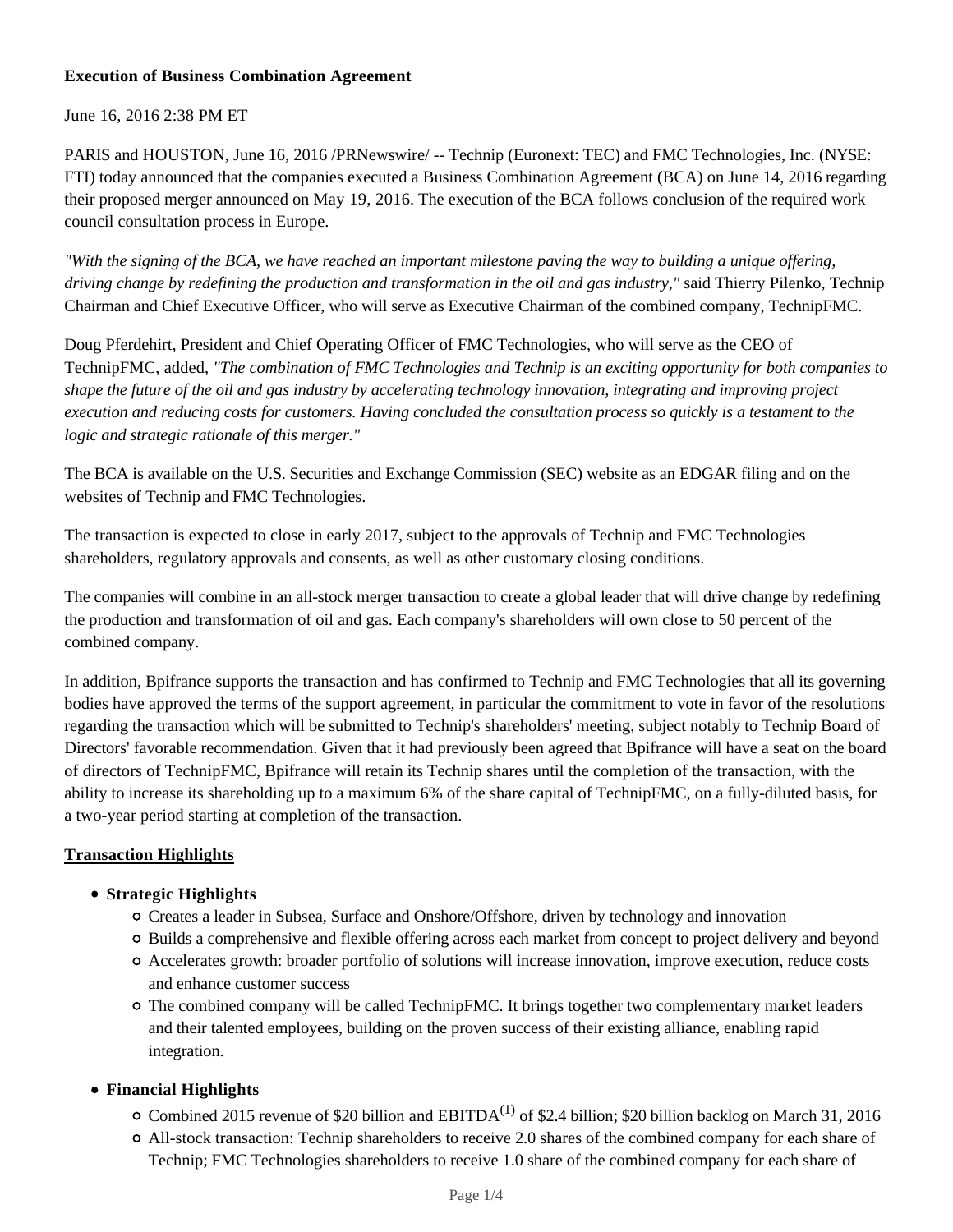FMC Technologies; TechnipFMC to be listed on the New York and Paris stock exchanges

- Expected to deliver at least \$400 million in annual pretax cost synergies in 2019
- Significantly accretive to both companies' earnings per share
- One of the strongest balance sheets in the industry

*(1) EBITDA before restructuring, impairment and other exceptional items as defined by both companies in their respective previous public filings*

## **About Technip**

Technip is a world leader in project management, engineering and construction for the energy industry. From the deepest Subsea oil & gas developments to the largest and most complex Offshore and Onshore infrastructures, our 32,500 people are constantly offering the best solutions and most innovative technologies to meet the world's energy challenges. Present in 45 countries, Technip has state-of-the-art industrial assets on all continents and operates a fleet of specialized vessels for pipeline installation and subsea construction. Technip shares are listed on the Euronext Paris exchange, and its ADR is traded in the U.S. on the OTCQX marketplace as an American Depositary Receipt (OTCQX: TKPPY). Visit us at www.technip.com

## **About FMC Technologies**

FMC Technologies, Inc. (NYSE: FTI) is the global market leader in subsea systems and a leading provider of technologies and services to the oil and gas industry. We help our customers overcome their most difficult challenges, such as improving shale and subsea infrastructures and operations to reduce cost, maintain uptime, and maximize oil and gas recovery. The company has approximately 16,500 employees and operates 29 major production facilities and services bases in 18 countries. Visit www.fmctechnologies.com or follow us on Twitter @FMC\_Tech for more information.

#### **Important Information for Investors and Securityholders**

#### Forward-Looking Statements

This communication contains "forward-looking statements". All statements other than statements of historical fact contained in this report are forward-looking statements within the meaning of Section 27A of the United States Securities Act of 1933, as amended (the "Securities Act"), and Section 21E of the United States Securities Exchange Act of 1934, as amended (the "Exchange Act"). Forward-looking statements usually relate to future events and anticipated revenues, earnings, cash flows or other aspects of our operations or operating results. Forward-looking statements are often identified by the words "believe," "expect," "anticipate," "plan," "intend," "foresee," "should," "would," "could," "may," "estimate," "outlook" and similar expressions, including the negative thereof. The absence of these words, however, does not mean that the statements are not forward-looking. These forward-looking statements are based on our current expectations, beliefs and assumptions concerning future developments and business conditions and their potential effect on us. While management believes that these forward-looking statements are reasonable as and when made, there can be no assurance that future developments affecting us will be those that we anticipate.

 Factors that could cause actual results to differ materially from those in the forward-looking statements include failure to obtain applicable regulatory or stockholder approvals in a timely manner or otherwise; failure to satisfy other closing conditions to the proposed transactions; failure to obtain favorable opinions from counsel for each company to the effect of how FMC Technologies SIS Limited (to be renamed TechnipFMC plc) ("TechnipFMC") should be treated for U.S. tax purposes as a result of the proposed transaction; risks associated with tax liabilities, or changes in U.S. federal or international tax laws or interpretations to which they are subject, including the risk that the Internal Revenue Service disagrees that TechnipFMC is a foreign corporation for U.S. federal tax purposes; risks that the new businesses will not be integrated successfully or that the combined companies will not realize estimated cost savings, value of certain tax assets, synergies and growth or that such benefits may take longer to realize than expected; failure to realize anticipated benefits of the combined operations; risks relating to unanticipated costs of integration; reductions in client spending or a slowdown in client payments; unanticipated changes relating to competitive factors in the companies' industries; ability to hire and retain key personnel; ability to successfully integrate the companies' businesses; the potential impact of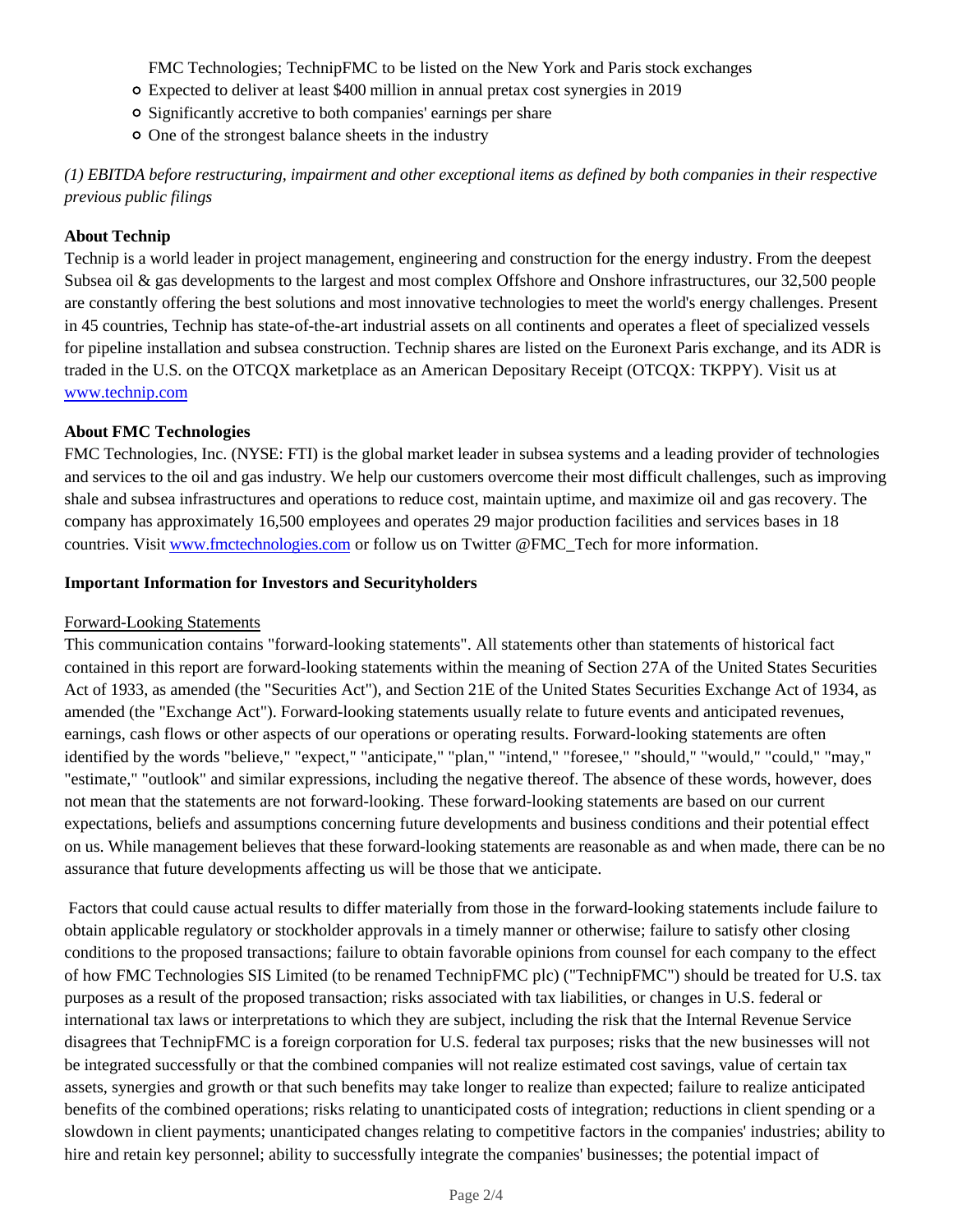announcement or consummation of the proposed transaction on relationships with third parties, including clients, employees and competitors; ability to attract new clients and retain existing clients in the manner anticipated; reliance on and integration of information technology systems; changes in legislation or governmental regulations affecting the companies; international, national or local economic, social or political conditions that could adversely affect the companies or their clients; conditions in the credit markets; risks associated with assumptions the parties make in connection with the parties' critical accounting estimates and legal proceedings; and the parties' international operations, which are subject to the risks of currency fluctuations and foreign exchange controls.

All of our forward-looking statements involve risks and uncertainties (some of which are significant or beyond our control) and assumptions that could cause actual results to differ materially from our historical experience and our present expectations or projections. You should carefully consider the foregoing factors and the other risks and uncertainties that affect the parties' businesses, including those described in FMC Technologies' ("FMC Technologies") Annual Report on Form 10-K, Quarterly Reports on Form 10-Q, Current Reports on Form 8-K and other documents filed from time to time by FMC Technologies and TechnipFMC with the United States Securities and Exchange Commission (the "SEC") and those described in Technip S.A.'s ("Technip") annual reports, registration documents and other documents filed from time to time with the French financial markets regulator (*Autorité des Marchés Financiers* or the "AMF"). We wish to caution you not to place undue reliance on any forward-looking statements, which speak only as of the date hereof. We undertake no obligation to publicly update or revise any of our forward-looking statements after the date they are made, whether as a result of new information, future events or otherwise, except to the extent required by law.

## No Offer or Solicitation

This communication is not intended to and does not constitute an offer to sell or the solicitation of an offer to subscribe for or buy or an invitation to purchase or subscribe for any securities or the solicitation of any vote in any jurisdiction pursuant to the proposed transactions or otherwise, nor shall there be any sale, issuance or transfer of securities in any jurisdiction in contravention of applicable law. No offer of securities shall be made except by means of a prospectus meeting the requirements of Section 10 of the Securities Act and applicable European regulations. Subject to certain exceptions to be approved by the relevant regulators or certain facts to be ascertained, the public offer will not be made directly or indirectly, in or into any jurisdiction where to do so would constitute a violation of the laws of such jurisdiction, or by use of the mails or by any means or instrumentality (including without limitation, facsimile transmission, telephone and the internet) of interstate or foreign commerce, or any facility of a national securities exchange, of any such jurisdiction.

#### **Additional Information**

# Important Additional Information Will be Filed with the SEC

TechnipFMC will file with the SEC a registration statement on Form S-4, which will include the proxy statement of FMC Technologies that also constitutes a prospectus of TechnipFMC (the "proxy statement/prospectus"). **INVESTORS AND STOCKHOLDERS ARE URGED TO CAREFULLY READ THE PROXY STATEMENT/PROSPECTUS, AND OTHER RELEVANT DOCUMENTS TO BE FILED WITH THE SEC, IN THEIR ENTIRETY WHEN THEY BECOME AVAILABLE BECAUSE THEY WILL CONTAIN IMPORTANT INFORMATION ABOUT FMC TECHNOLOGIES, TECHNIP, TECHNIPFMC, THE PROPOSED TRANSACTIONS AND RELATED MATTERS**. Investors and stockholders will be able to obtain free copies of the proxy statement/prospectus and other

documents filed with the SEC by the parties through the website maintained by the SEC at www.sec.gov. In addition, investors and stockholders will be able to obtain free copies of the proxy statement/prospectus and other documents filed with the SEC on FMC Technologies' website at www.fmctechnologies.com (for documents filed with the SEC by FMC Technologies) or on Technip's website at www.technip.com (for documents filed with the SEC by Technip).

#### Important Additional Information Will be Made Available in an Information Document

Technip will prepare an information document to be made available in connection with the Technip meeting of stockholders called to approve the proposed transaction (the "Report"). **INVESTORS AND STOCKHOLDERS ARE URGED TO CAREFULLY READ THE INFORMATION DOCUMENT, AND OTHER RELEVANT DOCUMENTS**